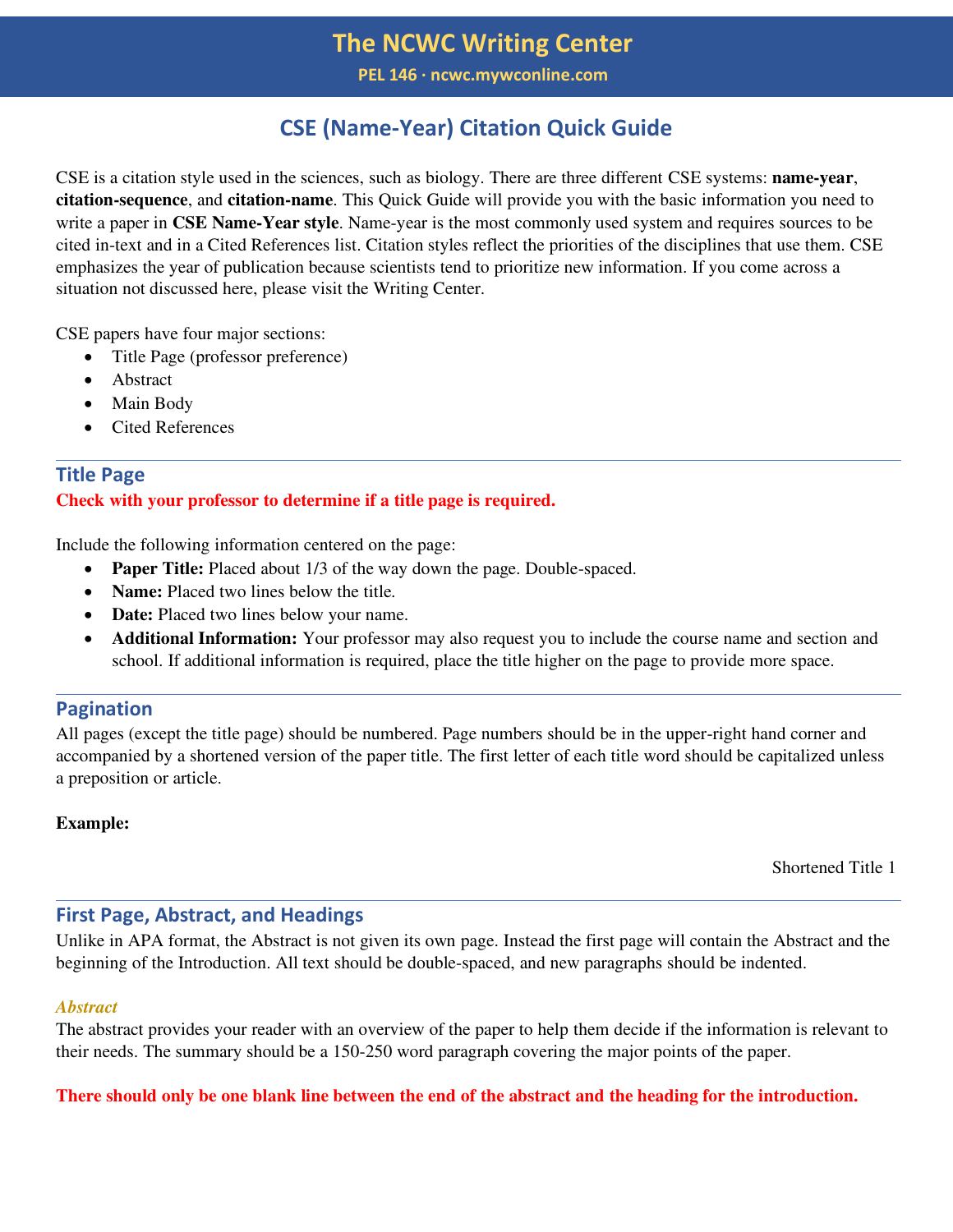## **The NCWC Writing Center**

**PEL 146 ∙ ncwc.mywconline.com**

#### *Headings*

- **Level 1 Headings:** These headings indicate major sections (abstract, introduction, major arguments, etc.). They should be centered and written in all capital letters. (ABSTRACT)
- **Level 2 Headings:** These headings indicate subsections. They should be left-justified, italicized, and only the first letter of the first word should be capitalized. (*This is a subsection*)

## **Using Sources and Citing In-Text**

When using sources to make your points, you must give credit. Below are some tips for how to give credit correctly.

**CSE assumes writers will only summarize and paraphrase sources. The official CSE handbook does not address direct quotes. If you choose to include direct quotes, speak with your professor.** Cite your sources as you use them through signal phrases in-text or in parenthetical citations directly after the information.

- **If using a signal phrase in-text, use past tense or present perfect tense when discussing information from a source.** 
	- $\circ$  Smith (2017) argued –or Smith (2017) has argued
- **Include the last name(s) of the author(s) and the year of publication** 
	- o Signal Phrase
		- Smith (2017)
	- o Parenthetical **(do not place a comma between the name and year)**
		- (Smith 2017)
- **If a source has two authors, include both names in the citations** 
	- o Signal Phrase
		- Smith and Johnson (2017)
	- o Parenthetical
		- (Smith and Johnson 2017)
- **If a source has more than two authors, use the last name of the first author, and then write "et al."** 
	- Signal Phrase
		- Smith et al. (2017)
	- **Parenthetical** 
		- (Smith et al. 2017)
- **If using information from multiple sources, give credit to all sources in a parenthetical citation.** 
	- Research has shown that explicit study citation styles in the classroom can help students learn to avoid plagiarism (Dean and Smith 2017**;** Smith et al. 2017).
- **If the author of a source is unknown, use the title of the source.** 
	- Signal Phrase **(Use a short title. Use italics to indicate a long work like a book. Use quotation marks to indicate a short work like an article.)** 
		- *The Best Research Article Ever* (2017)
	- Parenthetical **(Use a shortened version of the title, and do not indicate title using quotation marks or italics. Only capitalize the first letter of the first word. Follow with an ellipsis.)**
		- (The best ... 2017)